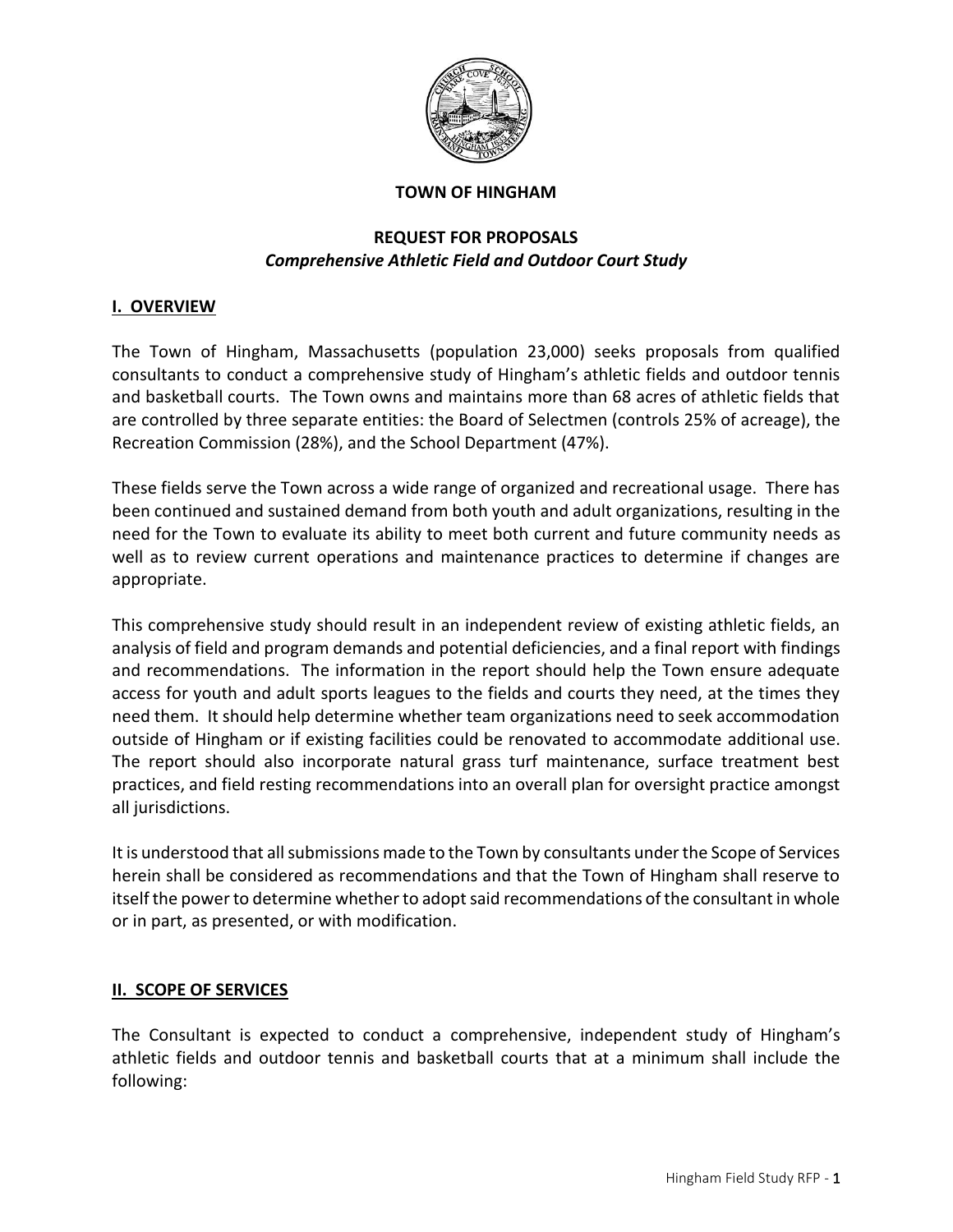### **1. Coordinate with the Field Study Working Group**

- A. The Town has formed a Field Study Working Group to oversee this project and work closely with the selected consultant to help guide the process. The Committee consists of representatives from the Recreation Commission, Town Administrator's Office, School Department, Public Works Department, South Shore Country Club, and Hingham Sports Partnership. The Town's Recreation Director will be the liaison for this project.
- B. The consultant will work with the Field Study Working Group to establish and agree upon a basic project schedule for meetings, progress reports, and other deliverables. The consultant will keep the Field Study Working Group up to date on the study's progress, meeting with the Working Group a minimum of four times. The consultant will chair the meetings, compile and analyze the information gathered, and prepare and distribute meeting notes.
- C. The Field Study Working Group will provide the consultant with data and information as requested to help facilitate completion of the study, including contact information for key stakeholders, available maps of existing fields/facilities, etc. Some additional background information is provided in Section X of this document.

## **2. Facilities Inventory**

- A. The consultant will conduct site visits to all Town of Hingham athletic fields and outdoor tennis and basketball courts to review existing facilities. There are approximately 37 fields at 16 locations, 28 tennis courts at 6 locations, and 10 basketball courts at 7 locations in Hingham. Aerial images of outdoor spaces should be included in the final report.
- B. The consultant will visually inspect and report on grass/turf fields and baseballconfigured playing field venues; outdoor tennis courts, outdoor basketball courts and other ancillary facilities (e.g., fence systems, backstops, player's benches, bases, goals, etc.); surrounding areas; drainage; lighting; irrigation systems (as appropriate); availability/proximity of restrooms; and other integral site elements. The final report should include findings in both narrative and plan graphic formats of current layouts and should include matrices that summarize the findings.
- C. The consultant will review other key documents provided by the Town of Hingham, including demographic data and the most recent [Open Space and](https://www.hingham-ma.gov/DocumentCenter/View/6719/DRAFT-Open-Space-and-Recreation-Plan-2016-2023-PDF)  [Recreation Plan.](https://www.hingham-ma.gov/DocumentCenter/View/6719/DRAFT-Open-Space-and-Recreation-Plan-2016-2023-PDF) An analysis of these documents (and other relevant documents) and how the consultant's recommendations relate to the updated Open Space and Recreation Plan should be included in the Final Report.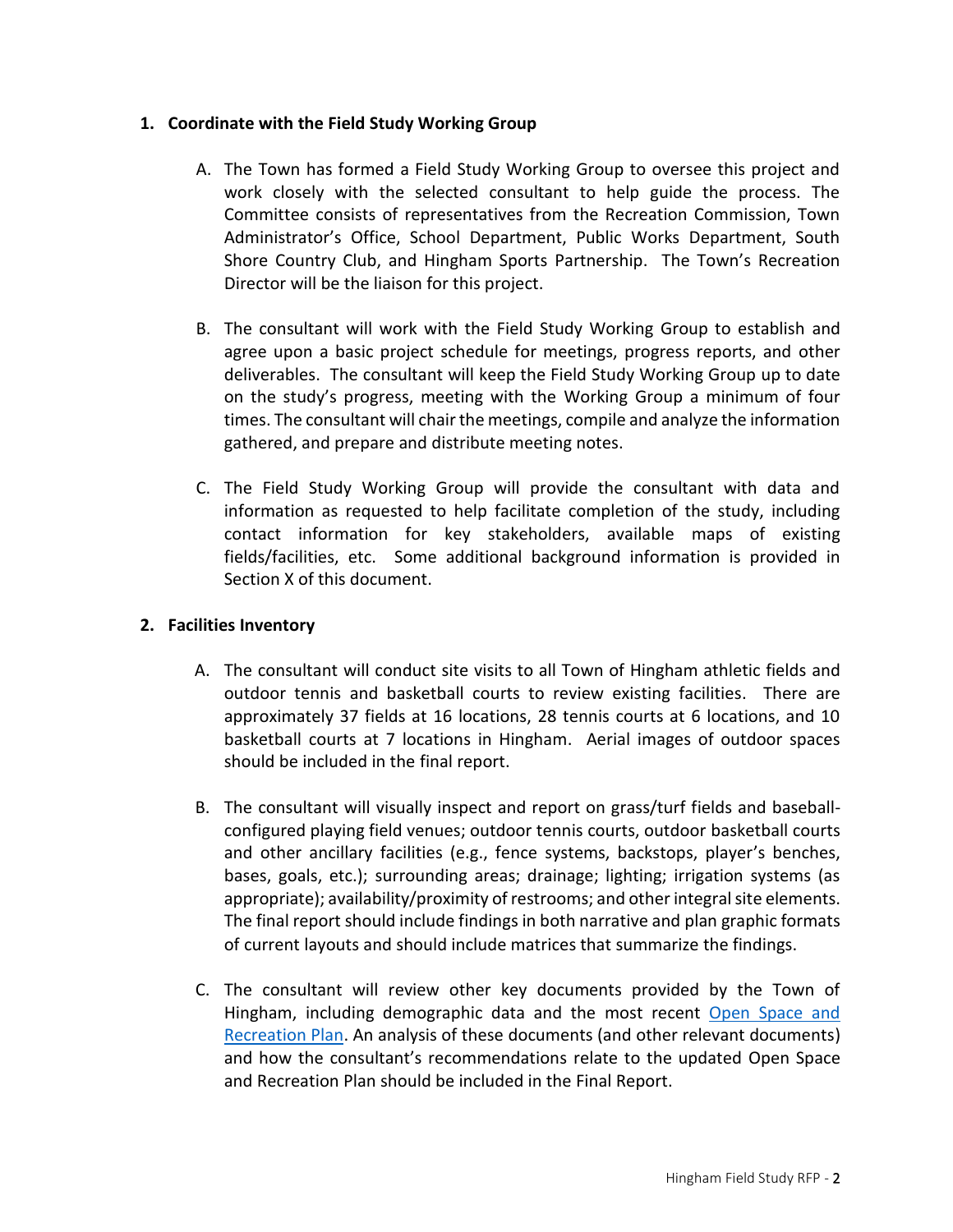### **3. Existing Conditions Analysis**

- A. The consultant will meet with the appropriate Town, School, and Recreation personnel, and all facility users including representatives from Hingham Youth Sports to confirm and/or collect additional information on field and court properties (size, use, condition, etc.), existing and future/emerging programs within the Town, participation rates, desired scheduling of programs, and other pertinent information that may arise during discussions. The consultant should conduct on-site interviews with representatives from all respective stakeholders and field user groups.
- B. The consultant will provide all field users with a survey/questionnaire to collect and organize usage data and statistics.
- C. The consultant will review and assess the Town's current field and court maintenance plan.
- D. The consultant will provide a report analyzing existing conditions and the appropriateness of current fields and courts(based on location, size vs. regulation, neighborhood concerns, parking issues, regulatory issues, etc.).

## **4. Program Quantity Analysis**

- A. The consultant will complete a needs assessment process to identify and prioritize community needs for athletic fields and outdoor tennis and basketball courts.
- B. The consultant will take the information provided by field users and organize it into a usable format to easily quantify and compare the information on the various fields and courts. This information should be organized to consider various programs, age groups, seasonal play, and other factors, and then it should be compared to the existing and proposed programming information to determine whether:
	- i. Existing athletic fields and outdoor courts can adequately meet current program demands
		- a. Consultant should quantify any excess field/court capacity or unmet program needs
	- ii. Existing athletic fields and outdoor courts can adequately meet anticipated future program demands over the next 10-15 years
		- a. Consultant should quantify any excess field/court capacity or unmet program needs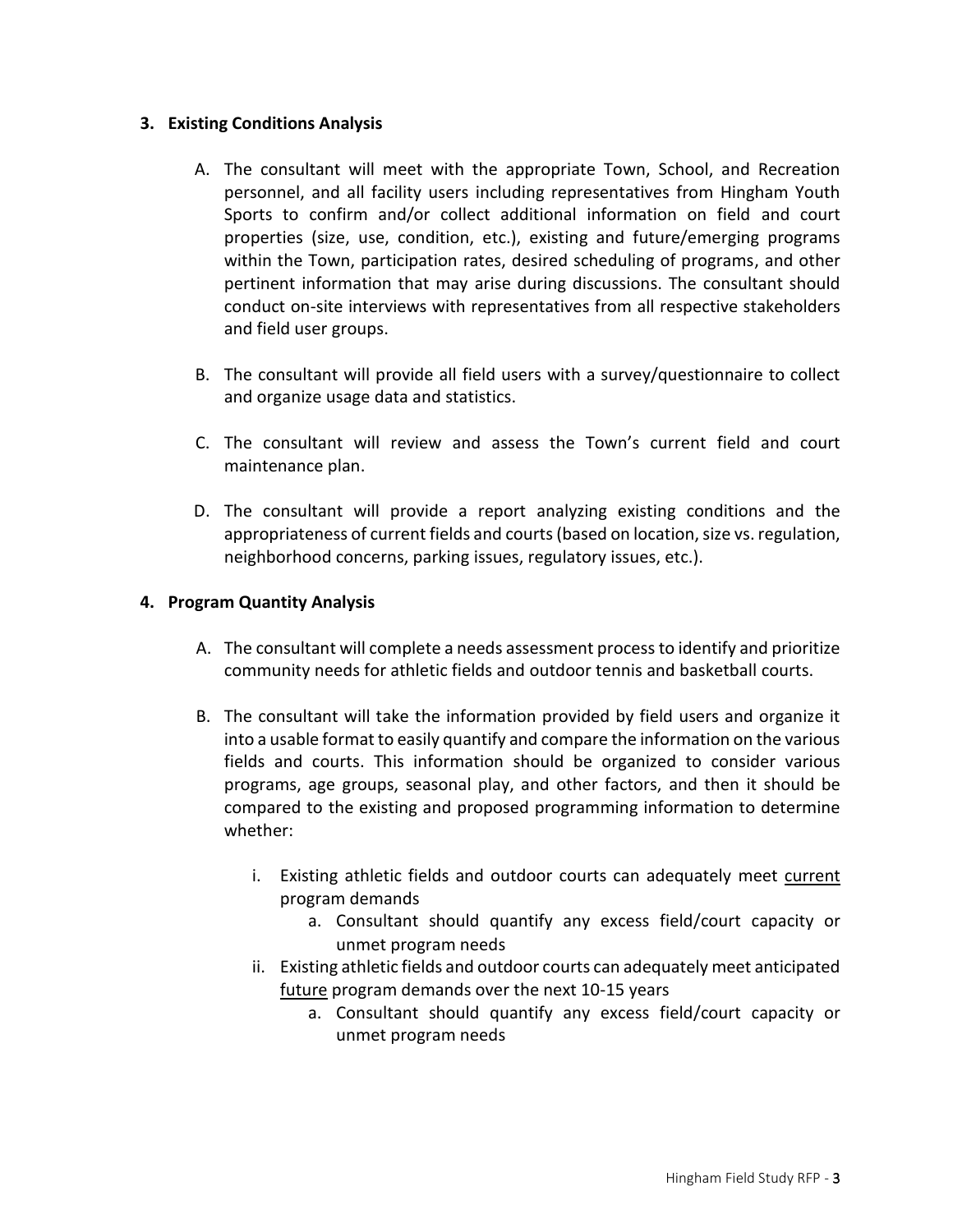- C. To the extent the consultant determines that there is a deficiency in one or more field or court spaces in town or that existing facilities will not meet current or future program needs, the consultant should identify recommendations for:
	- i. Improved field/court maintenance practices, including an optimal field resting schedule;
	- ii. More efficient program scheduling;
	- iii. Proposed field or court renovations or construction of new facilities if necessary, including conceptual sketches of such sites; and/or
	- iv. Other potential solutions to better accommodate program growth and changing community needs.

# **5. Draft and Final Reports**

- A. The consultant will compile the relevant information obtained in above tasks and make recommendations for the Town of Hingham to meet the growing needs of its athletic and recreational community over the next 10-15 years. Findings and recommendations will be presented first in a Draft Report and then a Final Report for the Town of Hingham Comprehensive Athletic Field and Outdoor Court Study.
- B. The consultant will coordinate a meeting to present draft findings to the Field Study Working Group. The consultant will incorporate comments and suggested revisions into the Final Report.
- C. The Consultant may be asked to conduct up to two formal presentations of the Final Report to interested public bodies such as the Recreation Commission, Board of Selectmen, or to other stakeholders in town.

## **III. PROPOSAL EVALUATION**

The Town has determined that an RFP process for this procurement will be most advantageous because it will enable the Town to provide higher ratings to consultants whose key project personnel have extensive experience conducting similar studies for other municipalities.

The evaluation of all technical proposals will be conducted by an Evaluation Team appointed by the Town's Chief Procurement Officer. Those proposals that meet all of the minimum requirements as outlined in this RFP and are determined to be both responsive—those that offer all of the services requested in the RFP and contain all of the required information and forms properly completed—and those that are responsible—those demonstrating the capability, integrity, and reliability to perform the requested services—will be further evaluated using the comparative criteria outlined in this section.

**1. Quality Requirements (Minimum Evaluation Criteria)**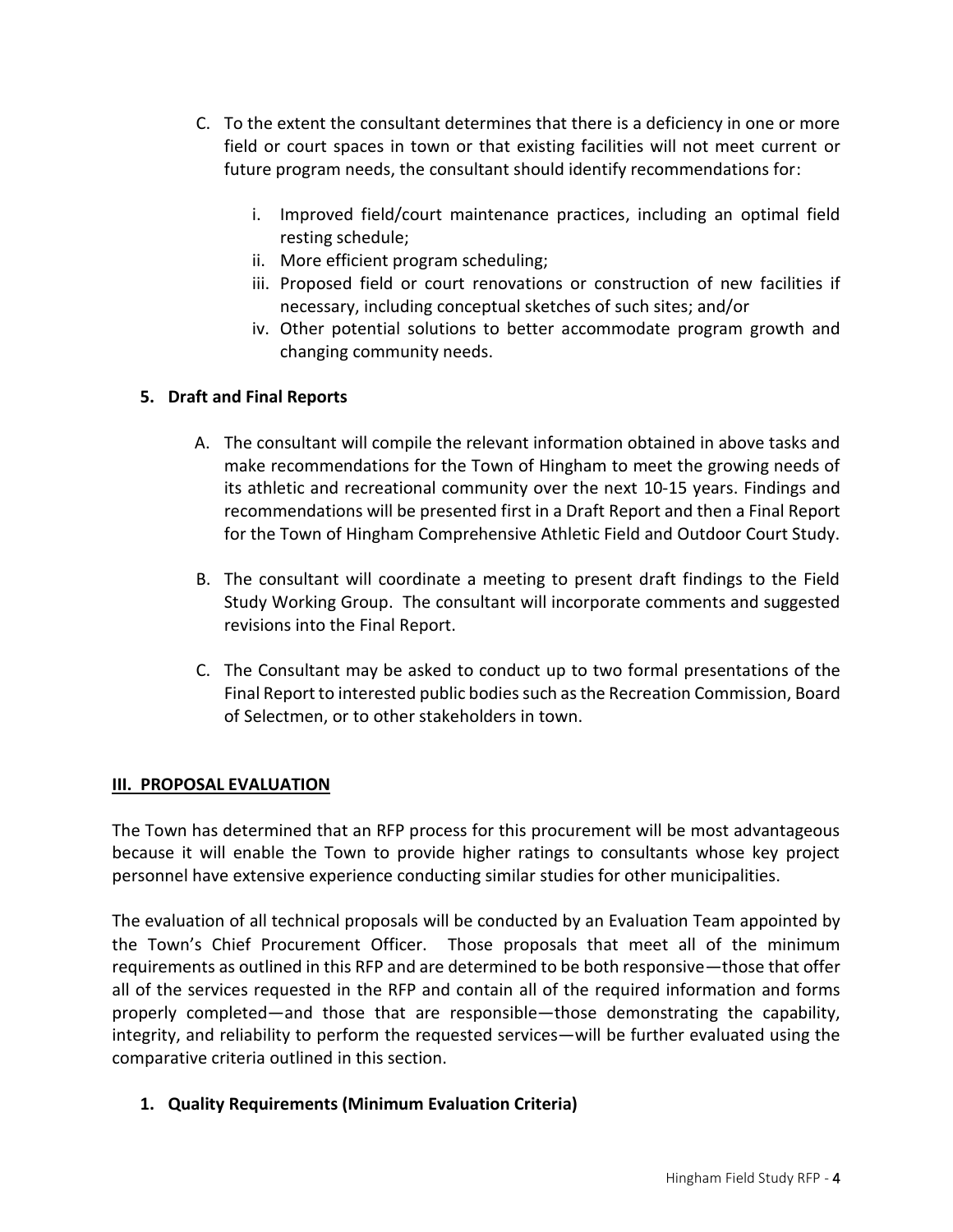- A. Consultants should submit a "Plan of Services" with their proposals that identifies their project approach, and describes the steps and process the consultant will follow in completing the study, and outlines an anticipated timeline for project completion.
- B. The Plan of Services should include the resumes and any relevant licenses and or certifications of all staff who will be involved in this project and identify what role each staff person will play. Consultants should also identify whether key staff for this Town of Hingham project have served as the project leader for other athletic field studies.
- C. The consultant shall have been actively engaged in consultant work related to athletic field studies for a minimum of five years. Consultants should provide a list of all clients for whom they completed similar athletic field studies within the last five years.
- D. The consultant shall have prepared at least five athletic field studies of similar scope.
- E. Consultants should submit at least two examples of completed athletic field studies with their technical proposal.
- F. Consultants should submit a completed certificate of tax compliance and a completed certificate of non-collusion with their technical proposal. Both forms are included here in Sections VII and VIII.

## **2. Comparative Evaluation Criteria**

Technical proposals shall be reviewed and rated as "highly advantageous," "advantageous," or "not advantageous" for each of the comparative criteria listed below.

The Evaluation Team will also assign an overall composite rating to each technical proposal. The Town may choose to interview any consultant who receives a composite rating of Highly Advantageous or Advantageous as a result of the evaluation process.

- A. The consultant's experience conducting athletic field studies for municipalities or other entities with facilities of similar size, scope, or attributes.
	- Highly advantageous: Experience conducting 8 or more such athletic field studies
	- Advantageous: Experience conducting at least 5 such athletic field studies
	- Not advantageous: Experience conducting less than 5 such athletic field studies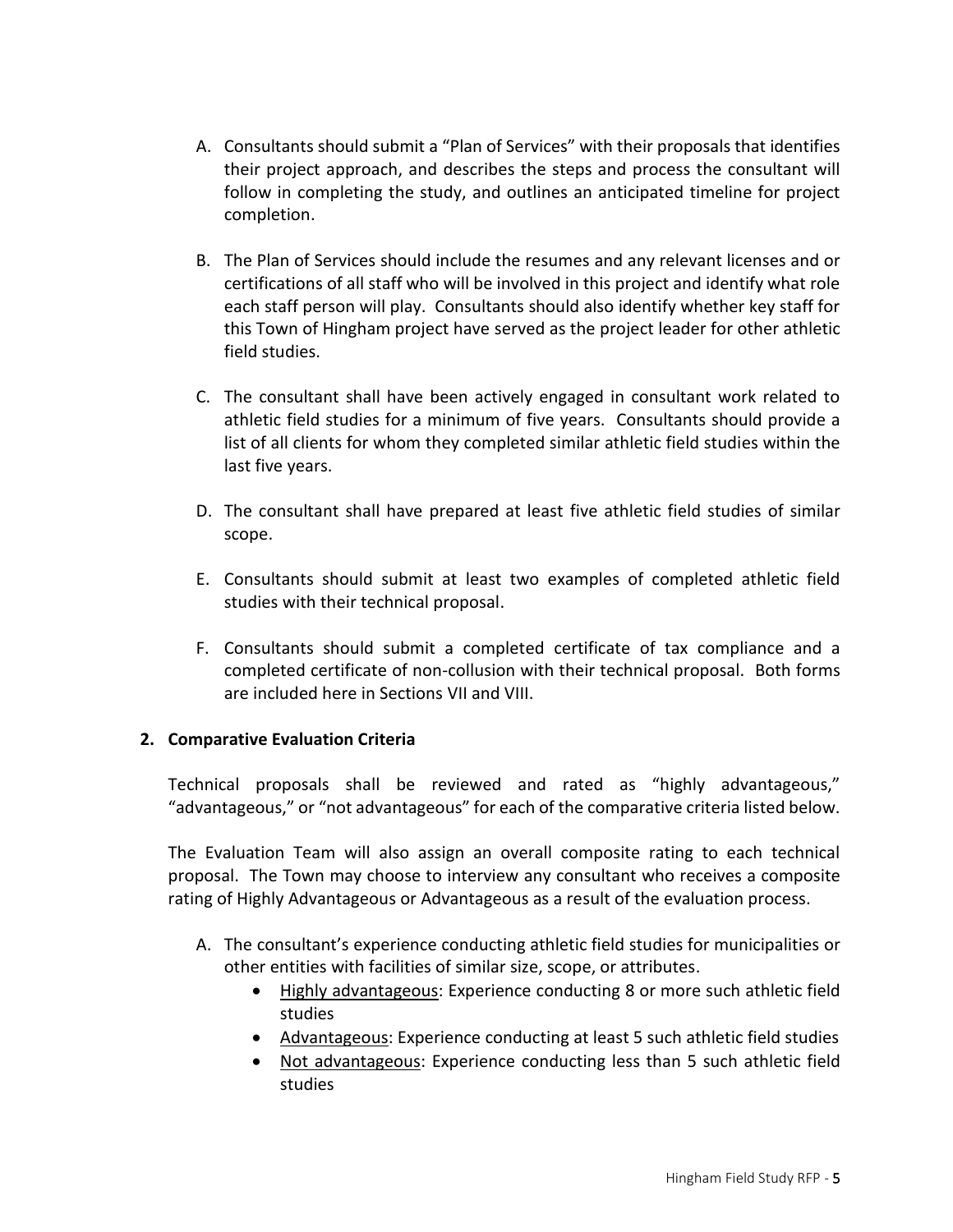- B. The commitment of senior staff to this project to ensure a high quality final product and adherence to timelines. Senior staff is defined as someone who has served as the project leader in conducting at least three athletic field studies.
	- Highly advantageous: Commitment of at least two senior staff to this project
	- Advantageous: Commitment of one senior staff to this project
	- Not advantageous: Commitment of no senior staff to this project
- C. The quality and comprehensiveness of athletic field studies completed by the consultant for other clients, as verified through the examples of completed studies provided as part of their submission.
	- Highly advantageous: Studies performed by the consultant for other clients have been comprehensive, well organized, and provided clear and actionable recommendations.
	- Advantageous: Studies performed by the consultant for other clients fail to adequately address one or more scope components or provide recommendations that are not immediately actionable.
	- Not advantageous: Studies performed by the consultant for other clients lacked thoroughness, were disorganized, or did not provide clear or realistic recommendations.
- D. The quality and comprehensiveness of the Plan of Services submitted in response to this request for proposals.
	- Highly advantageous: The plan of services proposes a detailed, logical, and efficient scheme for producing a complete report that addresses all of the required components.
	- Advantageous: The plan of services adequately addresses the project requirements outlined by the Town.
	- Not advantageous: The plan of services is not sufficiently detailed to fully evaluate, or the plan does not contain the elements necessary to produce a complete report that addresses all of the required components.

#### **3. Determination of "Best Price"**

The Chief Procurement Officer or his designee will open the cost proposals after evaluation of the technical proposals has been completed. The best price shall be determined by the lowest all-inclusive price in connection with the submissions.

However, price alone will not be the determining factor in the awarding of the contract. The Town will award the contract to the consultant offering the most advantageous proposal, taking into consideration all evaluation criteria as well as price.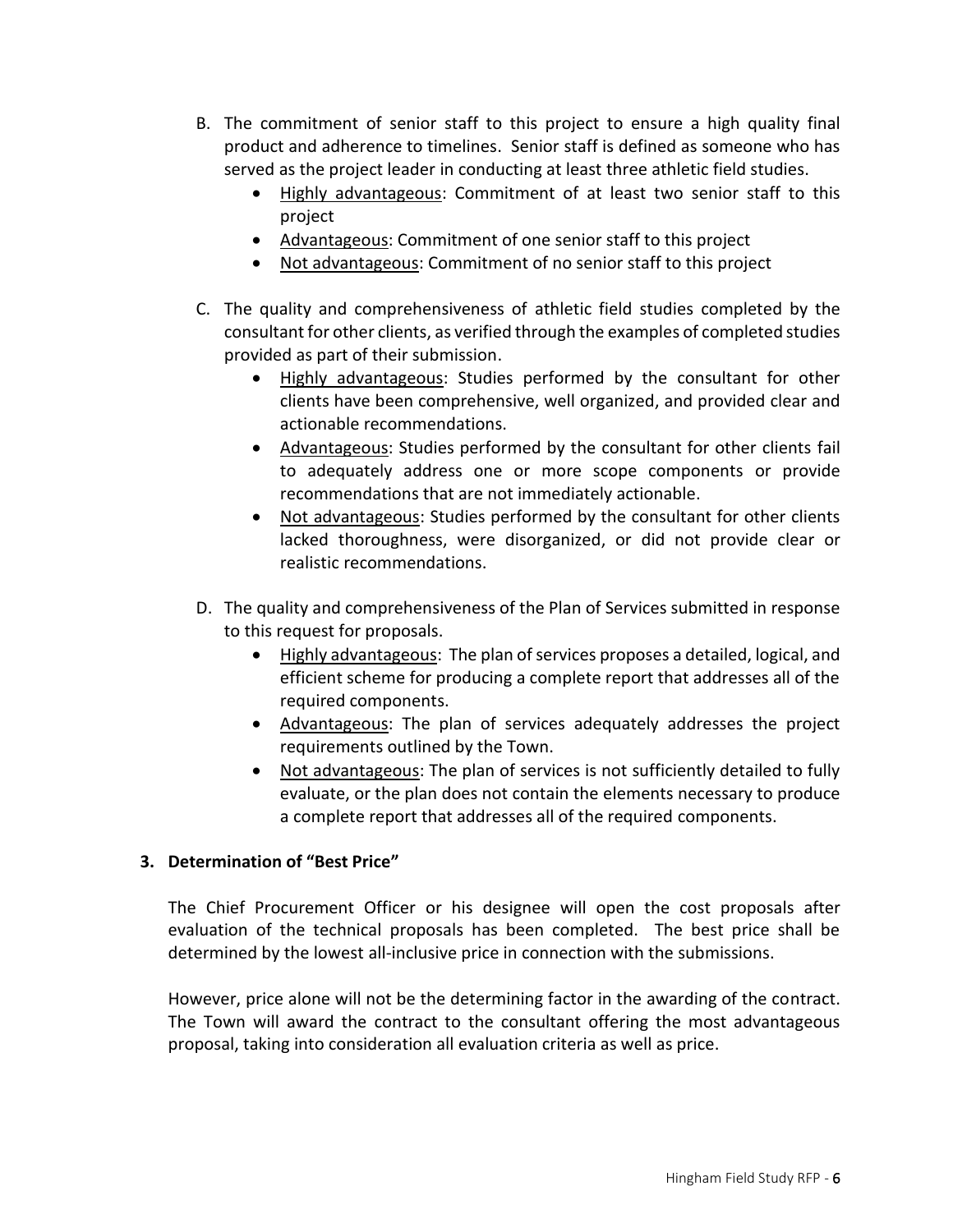## **IV. PROPOSAL SUBMISSION INSTRUCTIONS**

It is the responsibility of every consultant who intends to respond to this RFP to periodically check the Town of Hingham's website at <https://www.hingham-ma.gov/bids.aspx> for any addenda or modification to this solicitation. The RFP and all related documents, including any future addenda, will be posted on that website under "Comprehensive Athletic Field and Outdoor Court Study."

- **1. Technical proposals:** The technical proposals shall consist of all submissions related to the performance of the Scope of Services, excluding only the cost of said services (Price Proposal Form) as well as the Certificate of Non-Collusion and the Certificate of Tax Compliance. Six (6) copies of the technical proposal clearly marked on the front of the envelope "Proposal for Hingham Comprehensive Athletic Field and Outdoor Court Study" shall be submitted to the Town at the address below by the deadline below.
- **2. Price proposals:** Please note that the Price Proposal Form and all information related to the cost of services must be submitted in a sealed envelope clearly marked "Price Proposal," which shall be included in the consultant's submission to the address below. The cost information will include an all-inclusive cost quotation for the scope of services. No cost reference shall be contained in the technical portion of the consultant's proposal.

Please submit six (6) copies of the technical proposal and one (1) separately sealed price proposal to:

> Mark Thorell, Recreation Director Town of Hingham 210 Central Street Hingham, MA 02043

**Proposal submissions must be received by 2:00pm on Wednesday, July 24, 2019.** No fax, email, or telephone proposals will be accepted.

The Town reserves the right to reject any or all proposals.

Any questions about this RFP should be directed to Hingham Recreation Director Mark Thorell at [thorellm@hinghamrec.com](mailto:thorellm@hinghamrec.com) or (781) 741-1464.

## **V. BUDGET**

Hingham Annual Town Meeting 2019 approved an appropriation of \$60,000 from the Community Preservation General Fund for this project. This represents the maximum amount available for the requested services, including any costs billed on a reimbursement basis and any unforeseen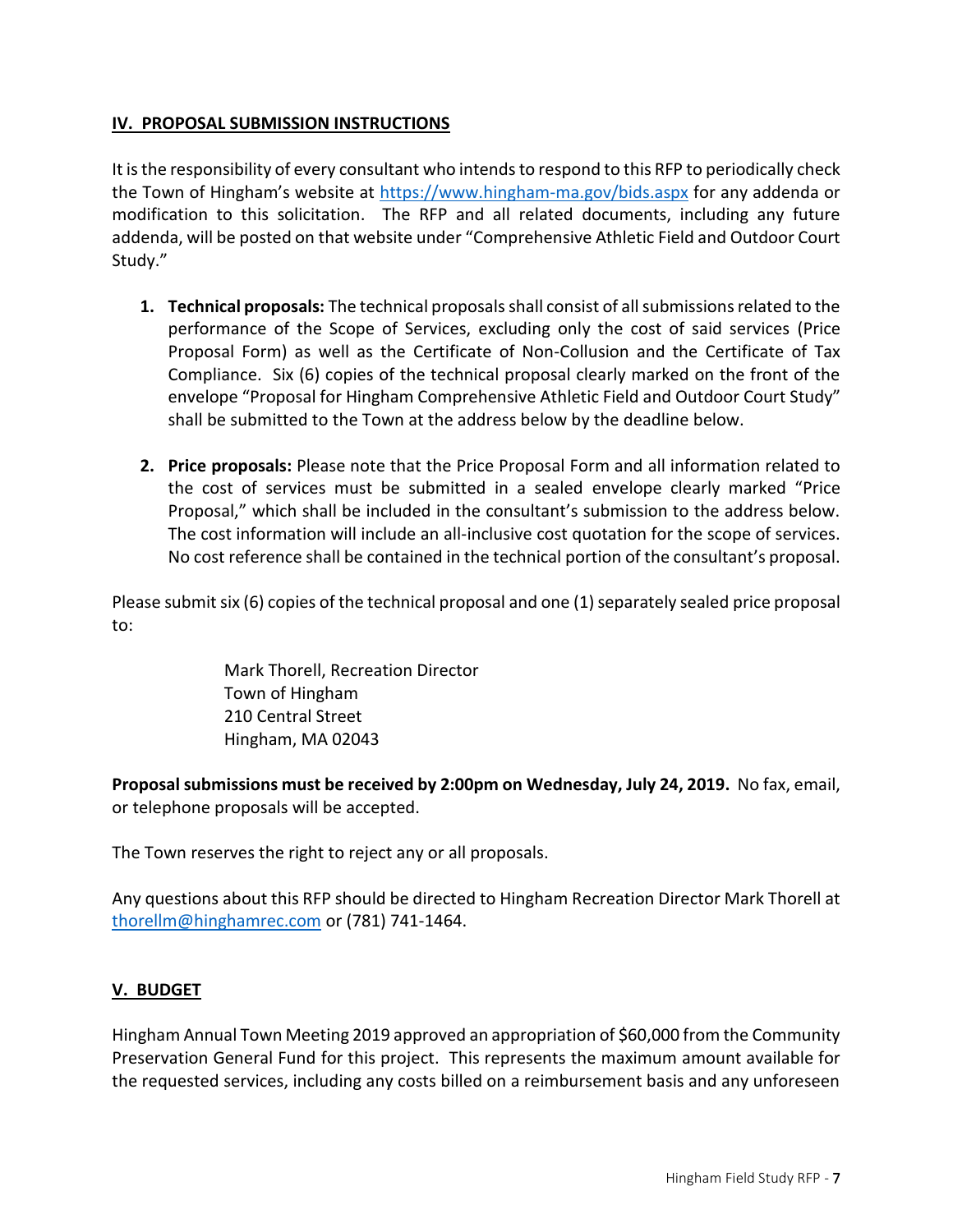costs that may arise during the course of the project. The Town is unable to make any award that exceeds this appropriation.

## **VI. TIMELINE**

The Town is prepared to move immediately after the evaluation of the proposals to award the contract for the project. The consultant shall be prepared to agree to begin work within seven (7) days after the award of the contract, unless the Town and the consultant mutually agree otherwise. The consultant should complete the field study within 60-90 days or less.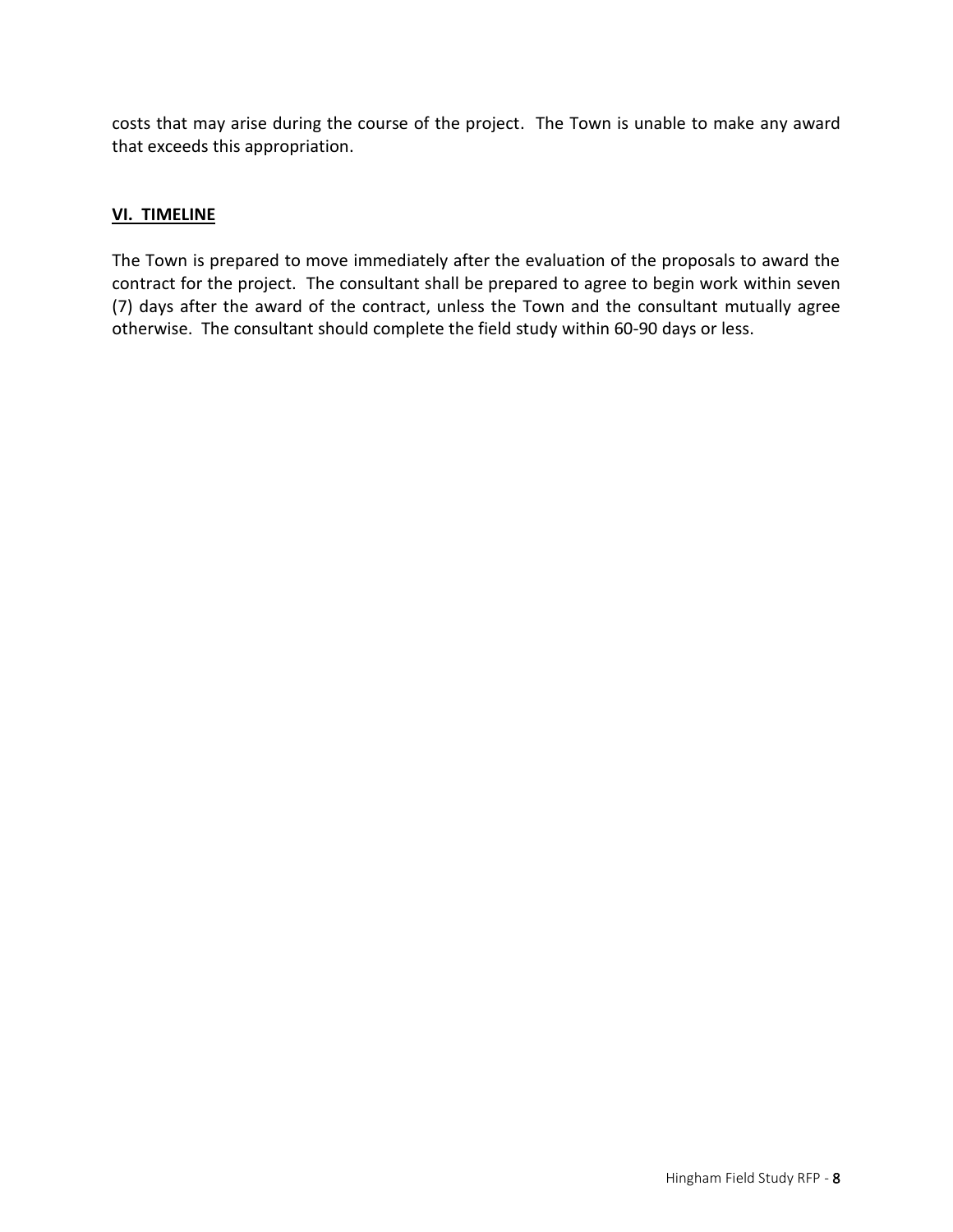#### **VII. CERTIFICATE OF NON-COLLUSION**

The undersigned certifies under penalties of perjury that this proposal has been made and submitted in good faith and without collusion or fraud with any other person. As used in this certification, the word "person" shall mean any natural person, business, partnership, corporation, union, committee, club, or other organization, entity, or group of individuals.

(Signature of person signing proposal)

\_\_\_\_\_\_\_\_\_\_\_\_\_\_\_\_\_\_\_\_\_\_\_\_\_\_\_\_\_\_\_\_\_\_\_

(Print Name)

(Name of Business)

(Date)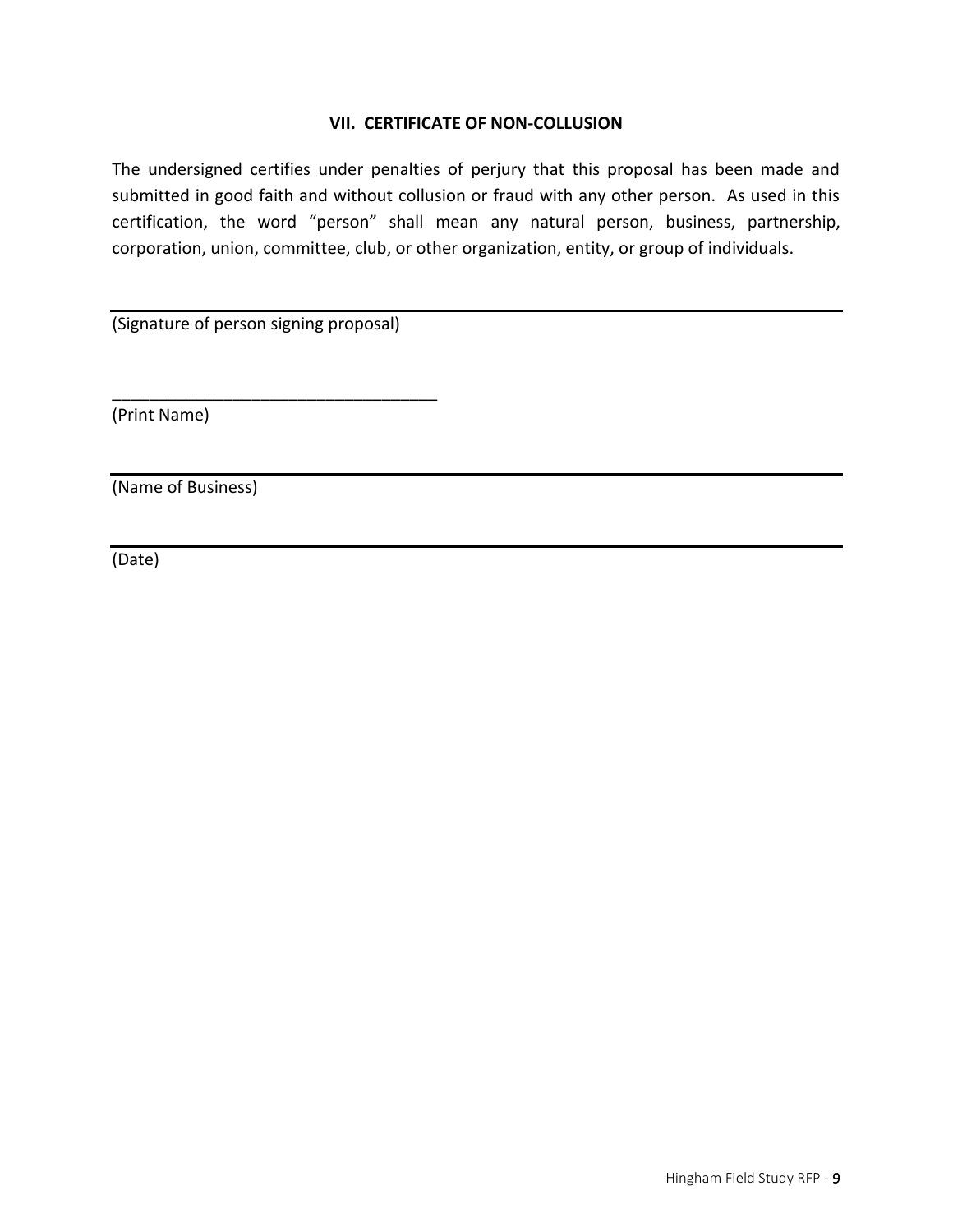### **VIII. CERTIFICATE OF TAX COMPLIANCE**

Pursuant to Chapter 62C of the Massachusetts General Laws, Section 49A, the signatory for

(Print name of person submitting proposal)

Certifies under the pains and penalties of perjury that said person has complied with all laws of the Commonwealth of Massachusetts relating to taxes, reporting of employees and contractors, and withholding and remitting of child support.

By:\_\_\_\_\_\_\_\_\_\_\_\_\_\_\_\_\_\_\_\_\_\_\_\_\_\_\_\_\_\_\_\_\_\_\_\_ \_\_\_\_\_\_\_\_\_\_\_\_\_\_\_\_\_\_\_\_

(Signature of authorized representative) (Title)

Date:\_\_\_\_\_\_\_\_\_\_\_\_\_\_\_\_\_\_\_\_\_\_\_\_\_\_\_\_\_\_\_\_\_\_

FEID#:\_\_\_\_\_\_\_\_\_\_\_\_\_\_\_\_\_\_\_\_\_\_\_\_\_\_\_\_\_\_\_\_\_

As used in this certification, the word "person" shall mean any natural person, business, partnership, corporation, union, committee, club, or other organization, entity, or group of individuals.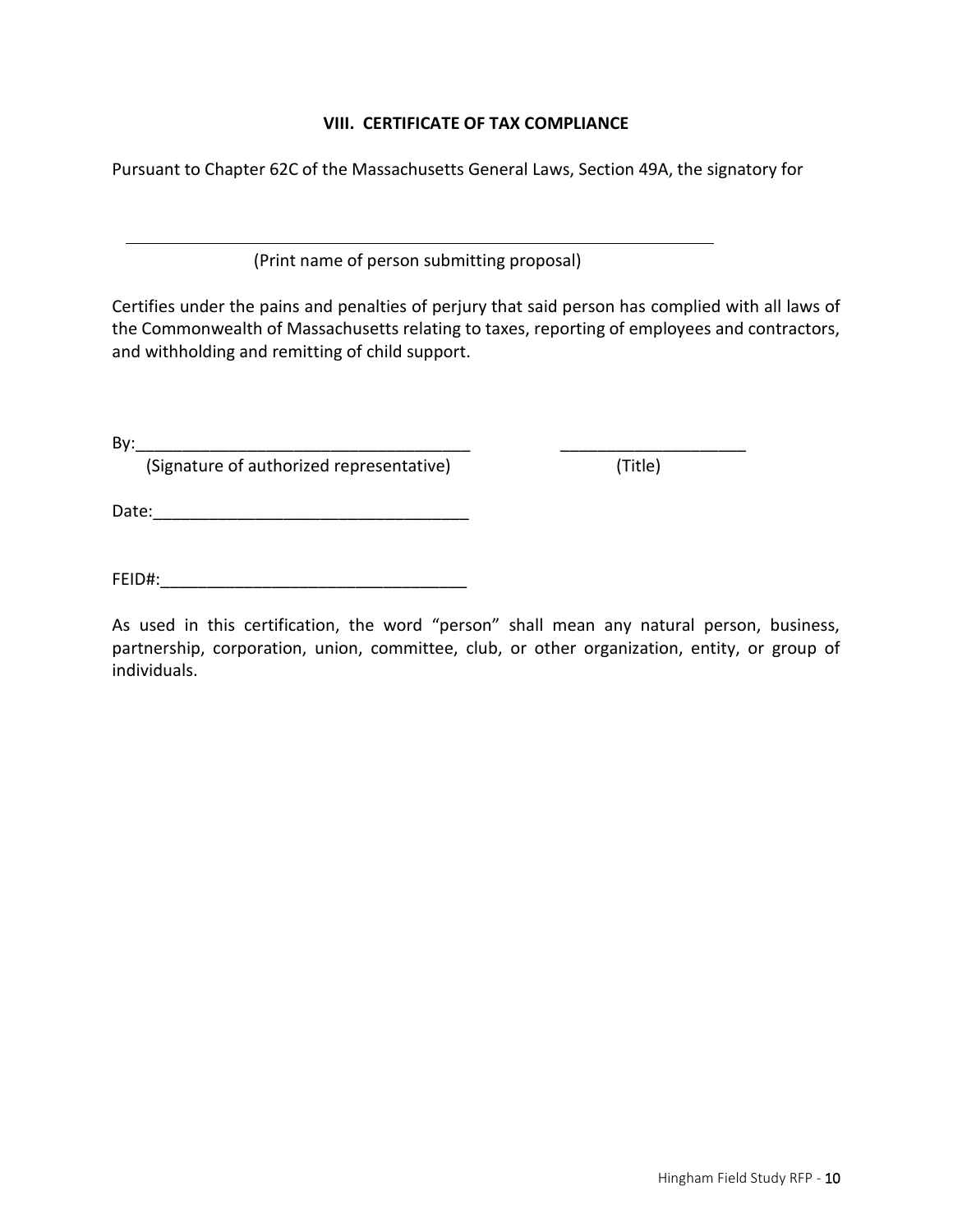### **IX. PRICE PROPOSAL FORM**

# **Town of Hingham** *Comprehensive Athletic Field and Outdoor Court Study RFP*

### **Price**

All-inclusive lump sum price based on the Scope of Services: \$

You may submit additional information regarding your Price Proposal by attaching such additional information to this Price Proposal Form.

Signature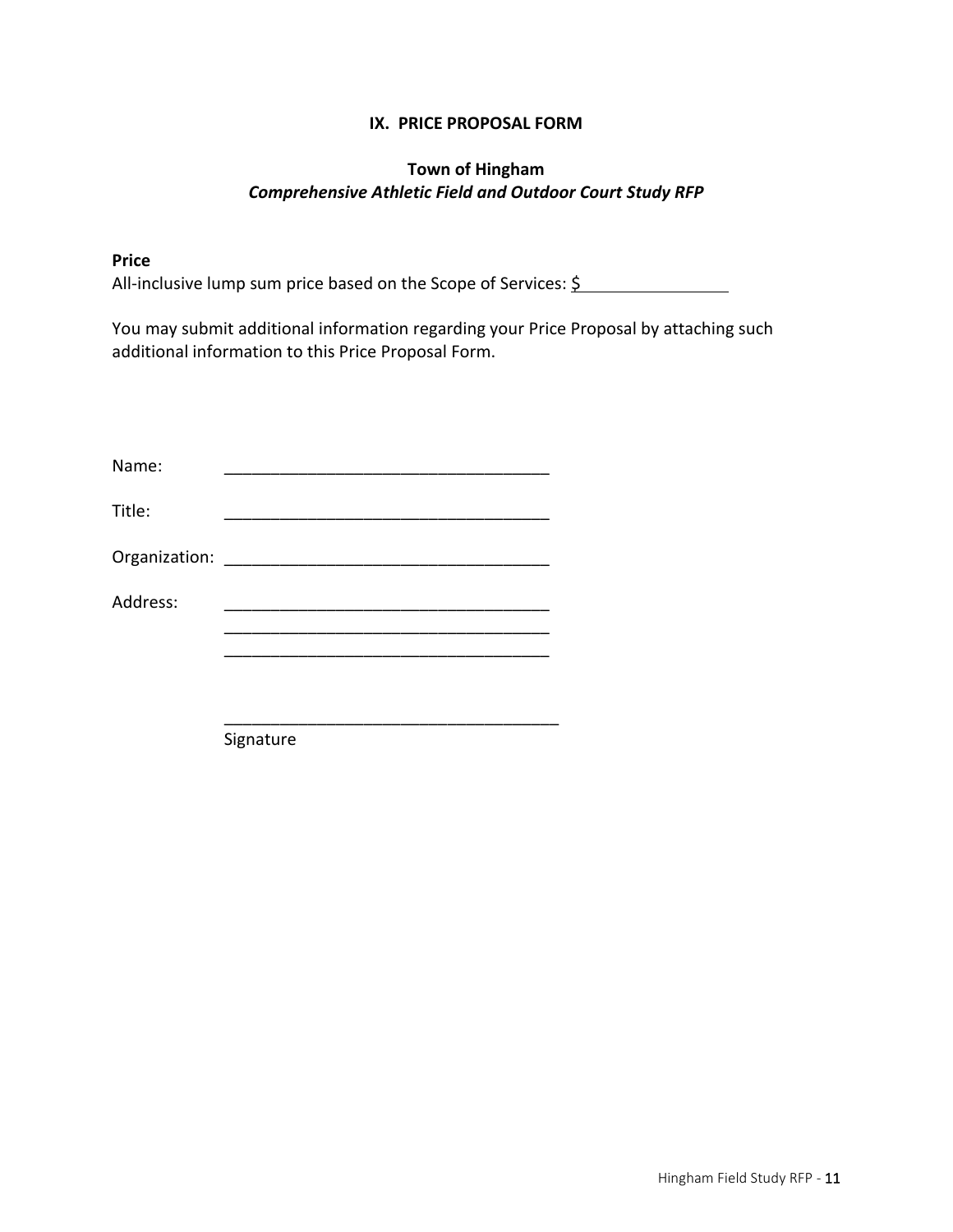# **X. ADDITIONAL BACKGROUND INFORMATION**

# **Town of Hingham Athletic Fields: Controlled and Managed by Recreation Commission**

| Field                                | Acres          |
|--------------------------------------|----------------|
| <b>Cronin Complex</b>                | 8              |
| A. Cronin Soccer                     |                |
| <b>B. Cronin Baseball</b>            |                |
| C. Haley Field (baseball)            |                |
| <b>Thaxter Street</b>                | 1.5            |
| A. Hersey Field (baseball)           |                |
| <b>B. Playground</b>                 |                |
| <b>Upper Gardner</b>                 | 2.5            |
| A. Kress Field (softball / baseball) |                |
| <b>Ward Street</b>                   | 2.5            |
| A. Margett's 1 (lacrosse)            |                |
| <b>Hull Street</b>                   | $\overline{2}$ |
| A. Hull Street Field                 |                |
| <b>Bradley Woods</b>                 | 3              |
| A. Bradley Woods Field               |                |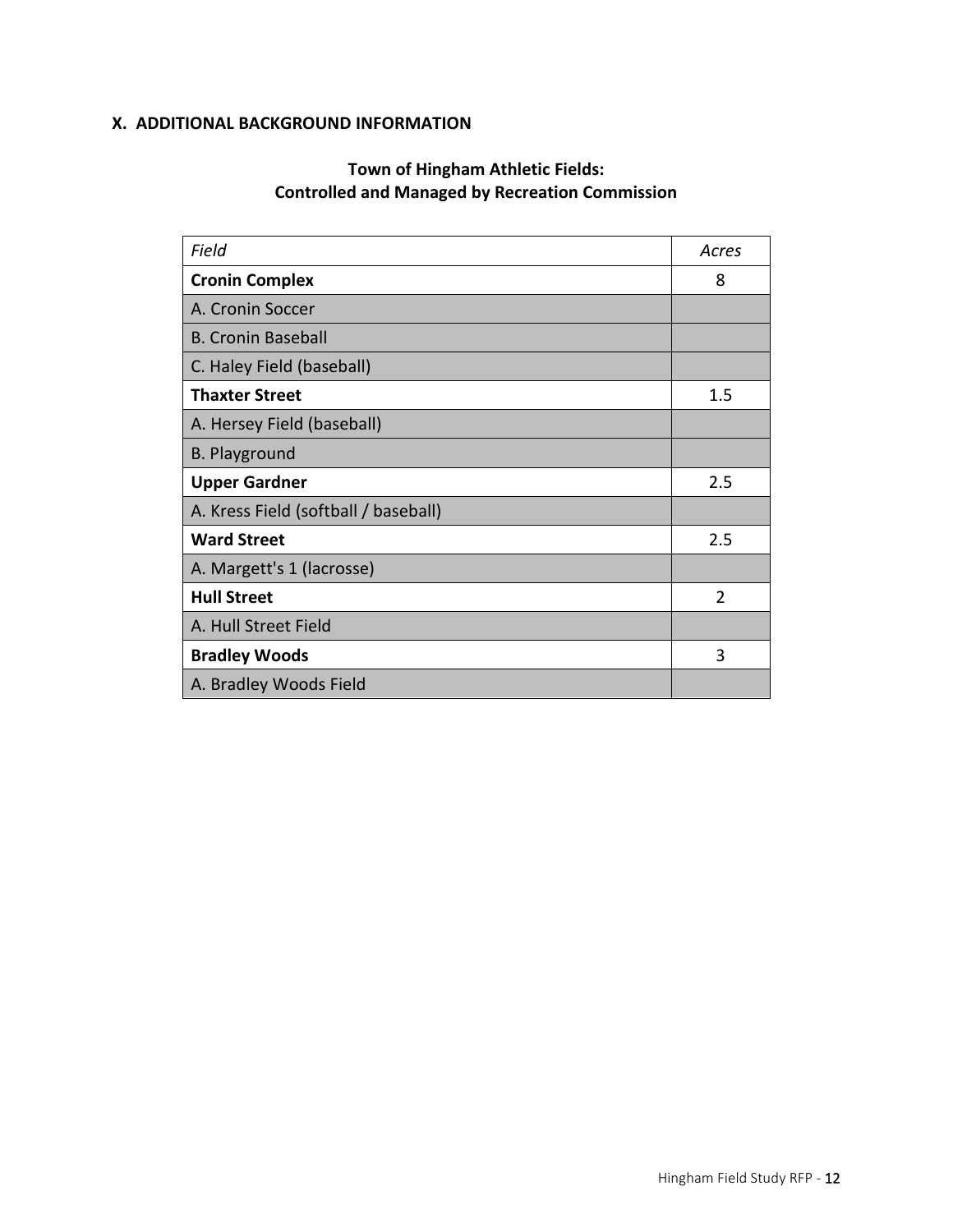# **Town of Hingham Athletic Fields: Controlled by Board of Selectmen, Managed by Recreation Commission**

| Field                                            | Acres |
|--------------------------------------------------|-------|
| <b>Carlson Complex</b>                           | 8     |
| A. Carlson Little League                         |       |
| <b>B. Carlson Softball</b>                       |       |
| C. Carlson A multi-use field (soccer / lacrosse) |       |
| D. Carlson B multi-use field (soccer / lacrosse) |       |
| <b>Ward Street</b>                               | 2.5   |
| 1. Margett's 2 (lacrosse)                        |       |
| <b>School Street</b>                             | 1.5   |
| 1. Powers (softball)                             |       |

# **Town of Hingham Athletic Fields:**

# **Controlled by Board of Selectmen, Concession Agreement with Non-Profits**

| Field               | Acres   |
|---------------------|---------|
| <b>Beal Street</b>  | 5 Acres |
| A. Lynch Baseball 1 |         |
| B. Lynch Baseball 2 |         |
| C. Lynch Football 1 |         |
| D. Lynch Football 2 |         |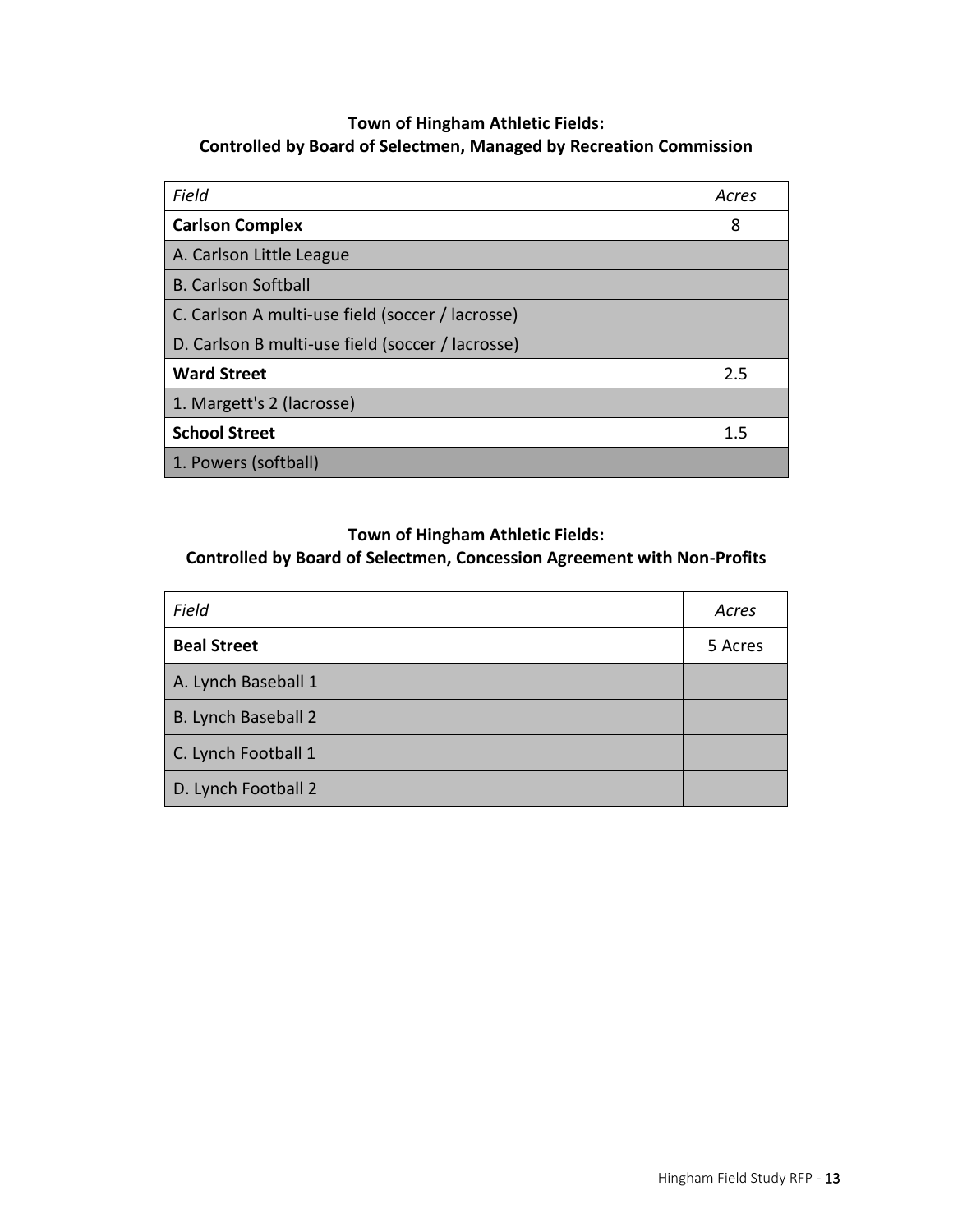| <b>Town of Hingham Athletic Fields:</b>            |
|----------------------------------------------------|
| <b>Controlled and Managed by School Department</b> |

| Field                                   | Acres          |
|-----------------------------------------|----------------|
| <b>High School</b>                      | 25             |
| A. Multi Purpose Turf Field             |                |
| <b>B.</b> Softball                      |                |
| C. Football                             |                |
| D. Field Hockey (multi use)             |                |
| E. Soccer (multi use)                   |                |
| F. Lacrosse (multi use)                 |                |
| G. Lacrosse                             |                |
| H. Multi Use (soccer)                   |                |
| I. Multi Use (soccer)                   |                |
| J. Multi Use (soccer)                   |                |
| K. Multi Use (soccer)                   |                |
| L. Softball                             |                |
| M. Baseball                             |                |
| N. Baseball                             |                |
| <b>Middle School</b>                    | 3              |
| A. Baseball                             |                |
| B. Multi-use field                      |                |
| C. Soccer                               |                |
| <b>South Elementary School</b>          | 1              |
| A. Multi-use                            |                |
| <b>Plymouth River Elementary School</b> | $\mathbf{1}$   |
| A. Softball                             |                |
| <b>Foster Elementary School</b>         | $\overline{2}$ |
| A. Baseball                             |                |
| <b>B.</b> Soccer                        |                |
| <b>East Elementary School</b>           | $\overline{2}$ |
| A. Multi-use                            |                |
| <b>B.</b> Multi-use                     |                |